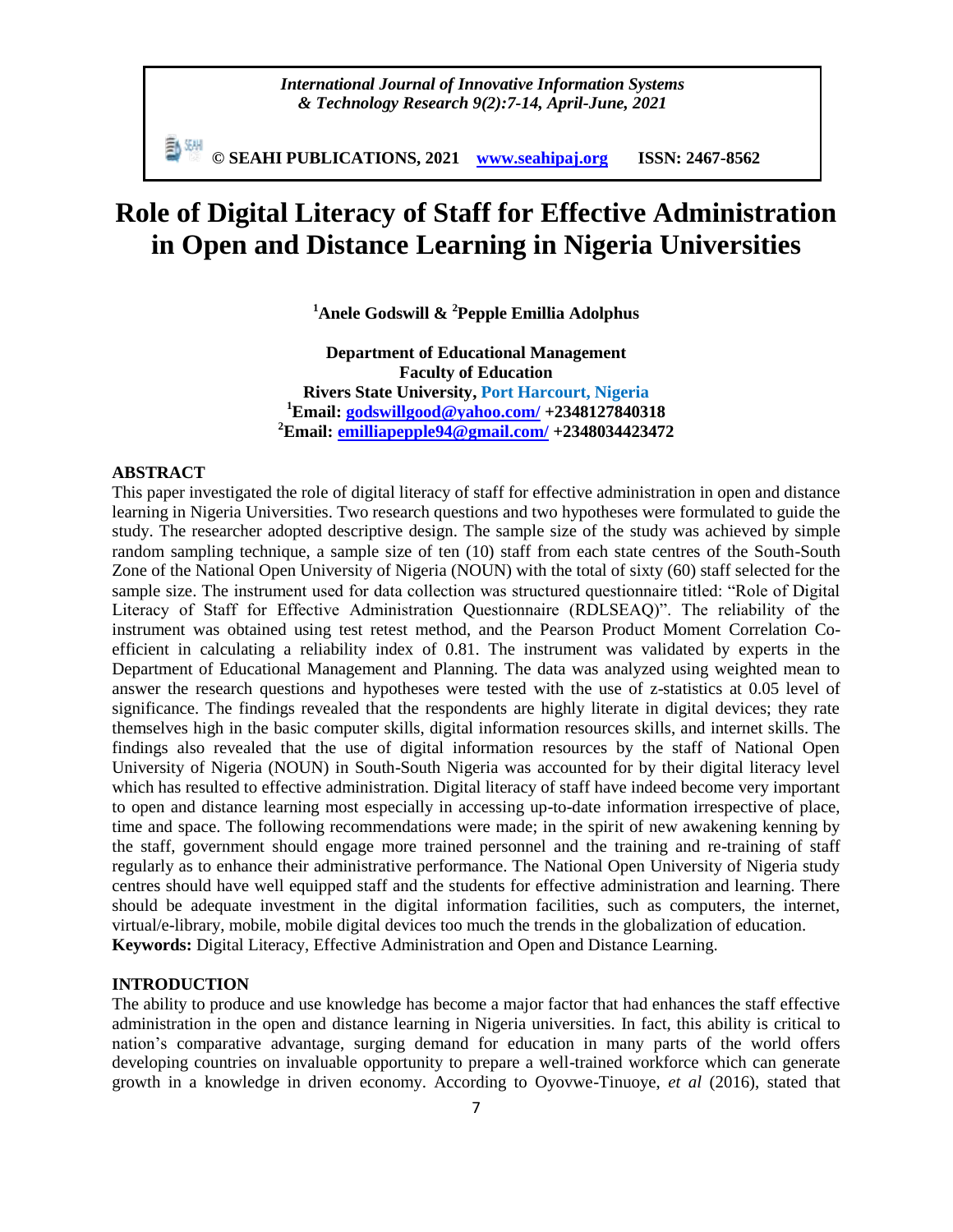proper and reliable communication is prerequisite to effective and efficient use of digital information resources. Quadric and Abomoge, (2013) asserted that the internet is now a means by which the digital divide between the developed and the developing nations is gradually closing up. Mudasiru, (2006) sees open and distance education that deals with the use of print and electric technologies to present individual lessons to learners at a distance. Open and distance learning has become an important policy option for educational planners in developing countries. In the context of Nigeria, increasing population, growing national demand for education dwindling financial resources, increasing fiscal constraints, and therefore narrowing of access to education led to the emergence of National Open University of Nigeria (NOUN) and other open and distance learning system in Nigerian universities. Open and distance learning according to UNESCO, (2002) is the most rapidly growing method in education processes, and its potential impact on all education delivery systems has been greatly accentuated through the development of digital-based information technologies, particularly the world wide web presenting approaches that focus on opening access for effective learning and administrative activities especially in institutions of learning.

According to Emwata and Nwalo, (2013), the use of digital resources has risen to new modes of organizing administrative activities in the institutions of learning and this has introduced a new concept of administrative process. Chandran (nd) carries a study on use and user perception of digital information resources: a case study of Siva Institute of Frontier Technology, India. The study revealed that the type of digital resources used by most staff learning institutions were e-journal and e-data bases, e-books and ejournal articles are used to acquire knowledge and carry out administrative activities. Toyo, (2017) revealed that undergraduates in Delta State University, Abraka, Nigeria made use of digital resources such as e-discussions, e-news, e-journals, CD-Rom, e-books and e-data archives.

All these resources have really, played a very significant role positively to the staff of open and distance learning in Nigeria Universities which has given room for effective leading and administrative activities.

Ajayi, (2014), carried out a study on the influence of digital information resources (DIRs) use on staff digital literacy in Nigeria universities. They found out that the staff use e-journals, e-news, e-books mostly and they often utilize digital information resources (DIRs). The staff also attested to the fact that DIR has improved their reading habit, expanded their administrative capacity and coordination for effectiveness. Tang and Tseng, (2013) carried out a study on distance staff digital literacy library resources and the factors that correlate with staff-seeking self-efficiency in a university in Northeast Alabama. The study revealed that distance education staff who have higher self-efficiency for digital seeking and proficiency in digital manipulation exhibited higher self-efficiency for online administrative activities. This will further demonstrate superior knowledge of digital awareness skills.

Digital literacy according to Jones and Flannigan, (2008) is the multiple formats from wide range of sources when it is presented via computers, a person ability to perform tasks effectively in a digital environment. To be digital literate is to have access to a broad range of practices and cultural resources that you are able to apply to digital tools. This further suggest that digital literacy is the ability to make and share meaning in different modes and formats to create, collaborate and communicate effectively and to understand how and when digital technologies can best be used to support these processes that enhances effective administrative in this  $21<sup>st</sup>$  century.

ALA Digital Literacy Taskforce, (2011) opines that digital literacy is the ability to use information and communication technologies to find, evaluate, create and communicate information requiring both cognitive and technical skills. This further stressed that the digital literacy of staff for effective administrative has significantly added value to the administrative activities in the open and distance learning in Nigeria. Similarly, Omotosho, (2015), that right awareness and attitude of staff will form a forum to develop their digital skills. Therefore, there is the need for teachers and staff to incorporate latest digital learning tools as to enhance better understanding and comprehension leading to effective administration in the various universities and distance learning educational system.

Digital literacy as a global trend, has transformed and rejuvenated universities by making staff more effective, efficient and productive in the administration of various centres of the open and distance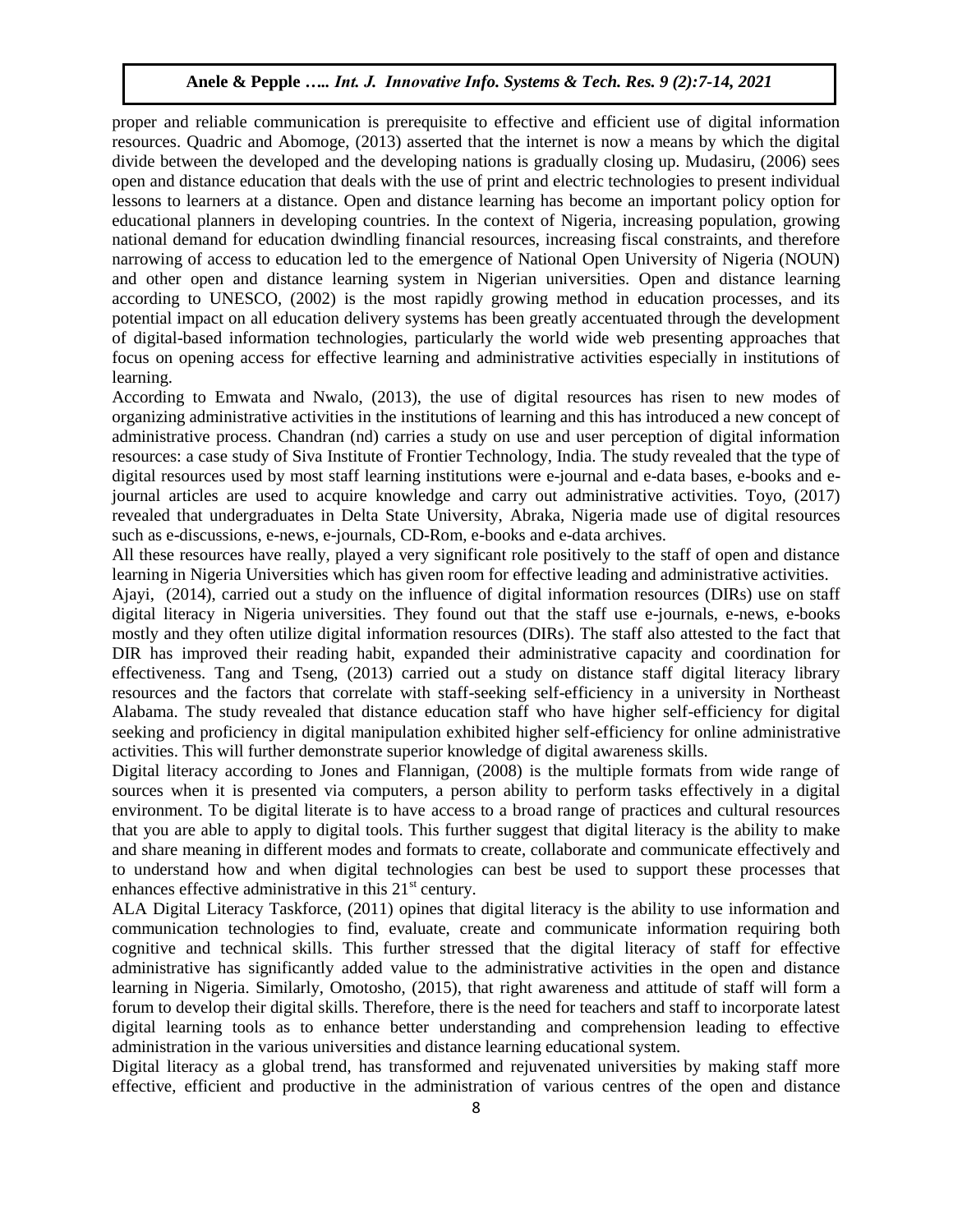learning. This has increase the training capacity of the various centres and institutions, also offer opportunities in enhancing the articulation between theory and practice and support staff more effectively in becoming effective administrators that is expected.

#### **Statement of the Problem**

In view of the fact the digitalized revolution has brought about information technological explosion, the increase in information due to the advancement in technology in open and distance learning activities, staff and students therefore, need to develop skills, especially in digital skills and to have the ability to identify, search, retrieve, evaluate, organize and communicate electronically so as to enhance their administrative and learning coordination and to be able to synergize with their teachers/facilitators to carry out research and other administrative principles and procedures these are most times found out to be majorly lacking in most of the staff in the open and distance learning centres in Nigeria universities. Oyedapo and Ojo, (2013) reasons that could be responsible for this include poor basic knowledge of digital skills as most universities in the country today lack both the personal and the basic facilities or devices. Some of those exposed to basic computer knowledge do not possess the requisite skill that could qualify them as being digital literate.

Proficiency in digital literacy requires the constant use of digital information resources (DIRs) to which many staff lack access. A large proportion of access to digital information resources (DIRs) is still through public information centres which are located mainly in the business areas of major towns only. Staff located in semi-urban and distance areas may not even have access at all. Having personal access to DIRs devices such as i-pad, laptop, modern cones at even a higher cost. Ojeniyi and Adetimirin, (2013), the speed of the internet servers in most public information centres is so slow it can discourage a staff in developing digital skills as the low speed increases the time spent. Even for the few open and distance centres with digital learning facilities or devices, inconsistent power supply is a major challenge.

All these linked together could be said to contribute to the observed inadequate digital literacy skills in the open and distance learning. This major lacuna is the gap that this study is set out to fill. The study is particularly important since open and distance learning staff often times make use of digital information resources (DIRs) in showing and presentation of administrative activities. Therefore, this study seeks to investigate the role of digital literacy and the use of digital information resources (DIRs) by the staff of open and distance learning in universities in Nigeria.

#### **Purpose of the Study**

The main purpose for the study is to access the role of digital literacy of staff for effective administration in open and distance learning in Nigeria universities. Specially, the study is set out to:

- (1) Ascertain the digital skills of the staff of open and distance learning for effective administration in open and distant learning.
- (2) Ascertain the adequacy of the digital information resources in promoting effective administration.

# **Research Questions**

The following questions are pertinent to the study as they are provided in the collection of relevant data in the field of study:

- (1) How sustainable is the digital skills of the staff in promoting effective administration in open and distant learning?
- (2) How adequate is the digital information resources (DIRs) in promoting effective administration? **Hypotheses**

The following hypotheses were formulated and tested at 0.05 level of significance.

- 1. There is no significant difference between digital literacy of staff and effective administration in the open and distance learning in Nigeria universities.
- 2. There is no significant difference between digital information resources and effective administration in the open and distance learning in Nigeria universities.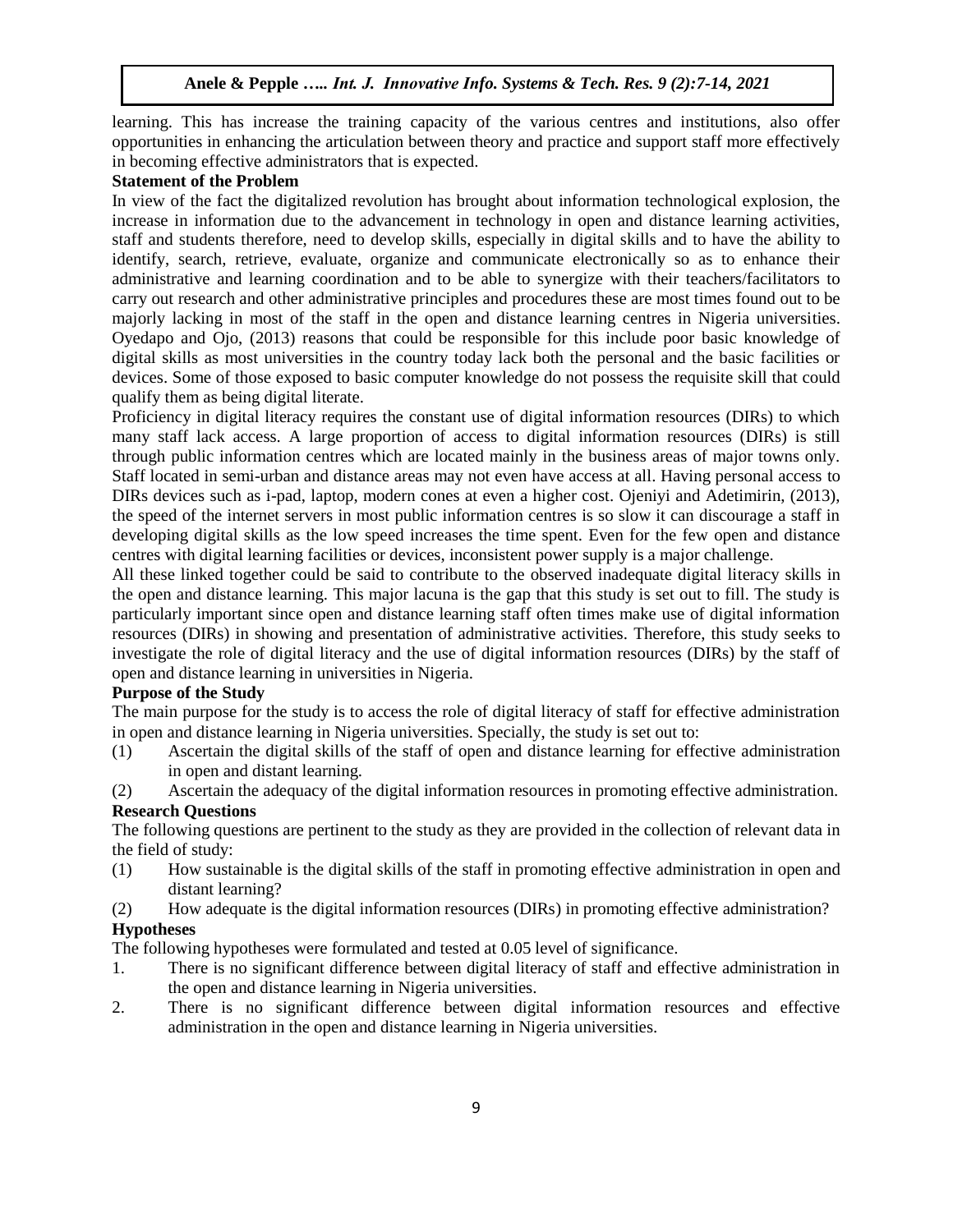### **METHODOLOGY**

The study adopted the description survey design method. Two research questions and two hypotheses were used to guide the study. The sample size of the study was achieved by simple random sampling technique, a sample size of 10 staff from each state centres of the NOUN South-South zone totally sixty (60) selected for the sample size. The instrument used for the data collection was structure questionnaire titled "Role of Digital Literacy of Staff for Effective Administration Questionnaire (RDLSEAQ). The reliability of the instrument was obtained using test retest method: Pearson Product Moment Correlation in calculating a reliability index of 0.81. The instrument was validated by experts in the department of Educational Management and Planning Rivers State University (RSU). The data collected were computed using the weighted mean to answer the research questions and hypotheses were tested with the use of zstatistics at 0.05 level of significance.

**Research question 1:** *How sustainable is the digital skills of the staff in promoting effective administration in open and distance learning in Nigeria universities?*

| $11 - 00$<br>$\ensuremath{\mathrm{S/N}}$ | Digital skills                                                                                                 | <b>SA</b> | $\mathbf{A}$ | D    | <b>SD</b> | Mean | Decision |
|------------------------------------------|----------------------------------------------------------------------------------------------------------------|-----------|--------------|------|-----------|------|----------|
|                                          | Items                                                                                                          | (4)       | (3)          | (2)  | (1)       |      |          |
| $\mathbf{1}$                             | I can copy files from hard disk to store devices<br>and vice versa                                             | 61.6      | 29.9         | 4.9  | 42        | 3.48 | Agreed   |
| $\overline{2}$                           | I can download and install software on a<br>computer hard disk                                                 | 55.7      | 31.5         | 7.4  | 5.4       | 3.37 | Agreed   |
| 3                                        | I understand the concepts and basic functions<br>of computer system (e.g. DOS, windows)<br>Group Mean $= 3.49$ | 66.0      | 28.2         | 2.5  | 3.3       | 3.57 | Agreed   |
|                                          | Proficiency in using productivity software                                                                     |           |              |      |           |      |          |
| $\overline{4}$                           | I can type a document using word processing<br>software.                                                       | 72.2      | 21.5         | 4.4  | 1.9       | 3.64 | Agreed   |
| 5                                        | I can use excel spreadsheet software to<br>organize information.                                               | 42.4      | 37           | 13.8 | 6.9       | 3.15 | Agreed   |
| 6                                        | I can use power point software to present<br>information                                                       | 38.0      | 33.8         | 18.2 | 10.0      | 3.00 | Agreed   |
|                                          | Group Mean $= 3.26$                                                                                            |           |              |      |           |      |          |
|                                          | <b>Internet Communication Skills</b>                                                                           |           |              |      |           |      |          |
| $\tau$                                   | I can handle e-mail programme and compose<br>email mesas using MS outlook, Gmail or<br>yahoo.                  | 63.7      | 23.6         | 7.9  | 4.7       | 3.46 | Agreed   |
| 8                                        | I can use web browsers and search effectively.                                                                 | 70.1      | 19.6         | 6.3  | 4.0       | 3.56 | Agreed   |
| 9.                                       | I can set up as internet connection and connect<br>to the internet                                             | 37.8      | 35.9         | 17.3 | 8.9       | 3.03 | Agreed   |
| $\sim$                                   | Group Mean= 3.35<br>$\Gamma$ ' 110<br>0.001                                                                    |           |              |      |           |      |          |

**Table 1: Perception of staff digital skills in promoting effective administration N = 60**

**Source:** Field Survey, 2021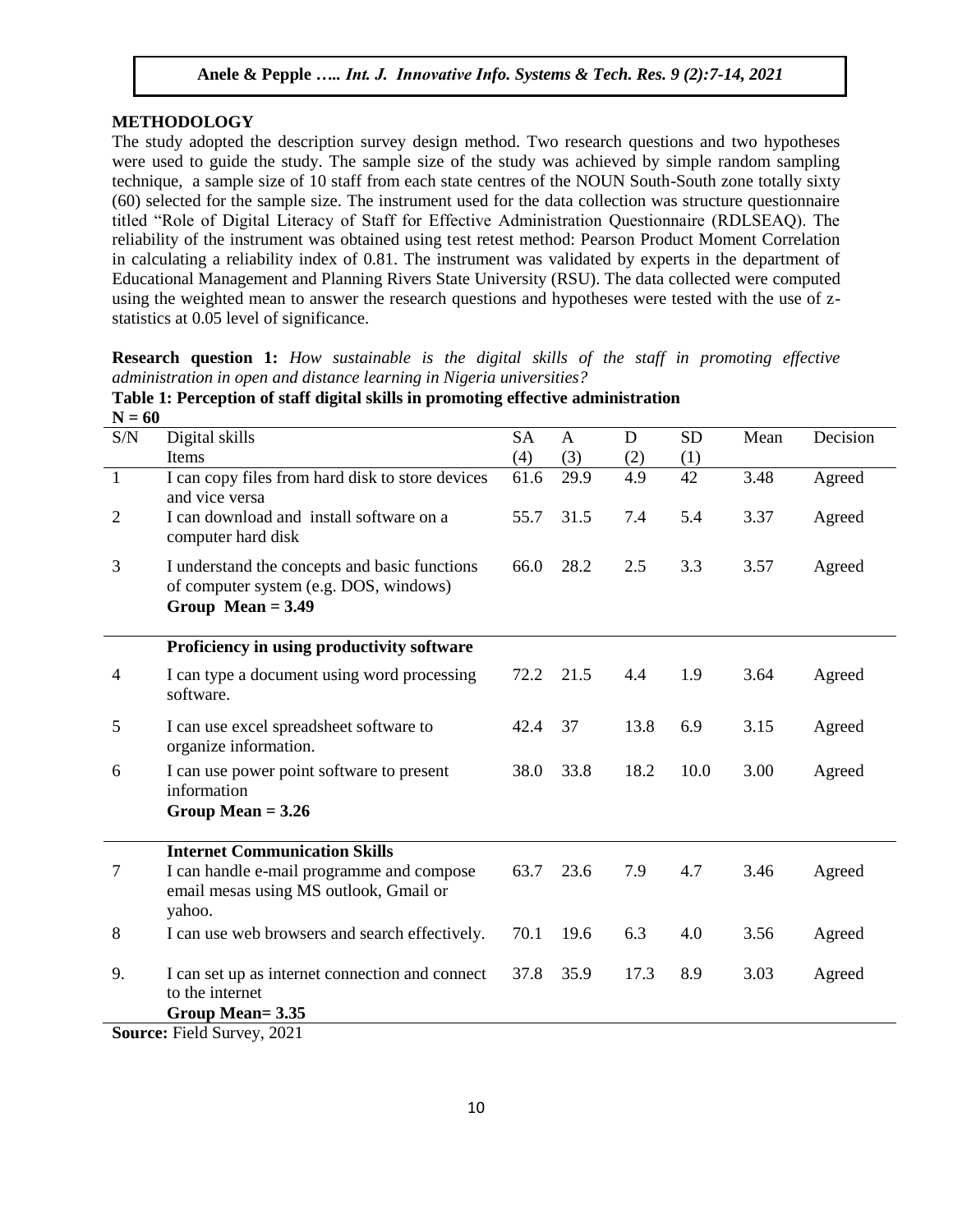**Table 1:** reveals that respondents rated themselves highly in digital skills (Grand  $\overline{X} = 3.38$ ). The respondents possessed basic digital skills (Grand  $\overline{X} = 3.35$ ). Proficient in using productivity software  $(\overline{X} = 3.26)$ . Another is the internet communication skills  $\overline{X} = 3.35$ . This means that the staff can use internet reasonable extent. They can use web browser and participate in conferencing. Respondents proficiency in using productivity software was rated high but had the lowest group mean of 3.26, ability to type using word processor had the highest mean  $X = 3.64$ , followed by their ability to sue excel spreadsheet  $X = 3.15$  and power point software  $X = 3.00$  for presentations. The grand mean for the possession of digital skills 3.38. This is an indication that the students even though fared well in using productivity software there is still room for improvement through training and retraining of staff for effective administrative use of these software.

**Research Question 2:** *How effective is the digital information resources process as regards to the digital literacy of the staff in meeting the need for effective administration?*

**Table 2: Perception of staff as regards to effective use of digital resources as regards to effective administration**

| S/N | <b>Purpose</b>                                           | <b>SA</b> | A    | D    | <b>SD</b> | <b>Mean</b> | <b>Decision</b> |
|-----|----------------------------------------------------------|-----------|------|------|-----------|-------------|-----------------|
|     |                                                          | (4)       | (3)  | (2)  | (1)       |             |                 |
| 10  | Teaching/administrative                                  | 69.9      | 23.5 | 1.8  | 4.9       | 3.58        | Agreed          |
| 11  | Project/research                                         | 62.2      | 27.5 | 2.5  | 3.9       | 3.56        | Agreed          |
| 12  | Collaboration and communication                          | 54.3      | 32.9 | 6.8  | 6.0       | 3.36        | Agreed          |
| 13  | I can use power point software to present<br>information | 38.0      | 33.8 | 18.2 | 10.0      | 3.00        | Agreed          |
|     | <b>Group Mean</b>                                        | 3.50      |      |      |           |             |                 |

#### **Source**: Field Survey, 2021

**Table 2**: Reveals that the respondents use digital information resources for various administrative purposes.

The respondents use digital information resources (DIRs) more for the purpose of administrative and teaching assignment with mean ( $X = 3.58$ ). This is followed by research for the purpose of collaboration and communication with mean scores of 3.56, and 3.36 respectively. The grand mean of the purpose of the use of DIR by the respondents was 3.50. It was therefore follows that the staff use of devices for all administrative work, research information, collaboration and communication.

#### **Hypothesis 1**

H0<sub>1</sub>: There is no significant difference between digital literacy of staff and effective administration in the open and distance learning in Nigeria universities.

**Table 3: z-test analysis of male and female staff perceived digital skills as tool for effective administration in open and distance learning in Nigeria universities.**

| Gender | N. |           |  |                  | SD DF t-cal t-critical Decision |          |
|--------|----|-----------|--|------------------|---------------------------------|----------|
| Male   | 30 | 2.46 0.32 |  |                  |                                 |          |
|        |    |           |  | 3.28 2.692 1.960 |                                 | Rejected |
| Female | 30 |           |  |                  | 2.52 0.36 6.0 3.36 Agreed       |          |

**Source**: Field Survey, 2021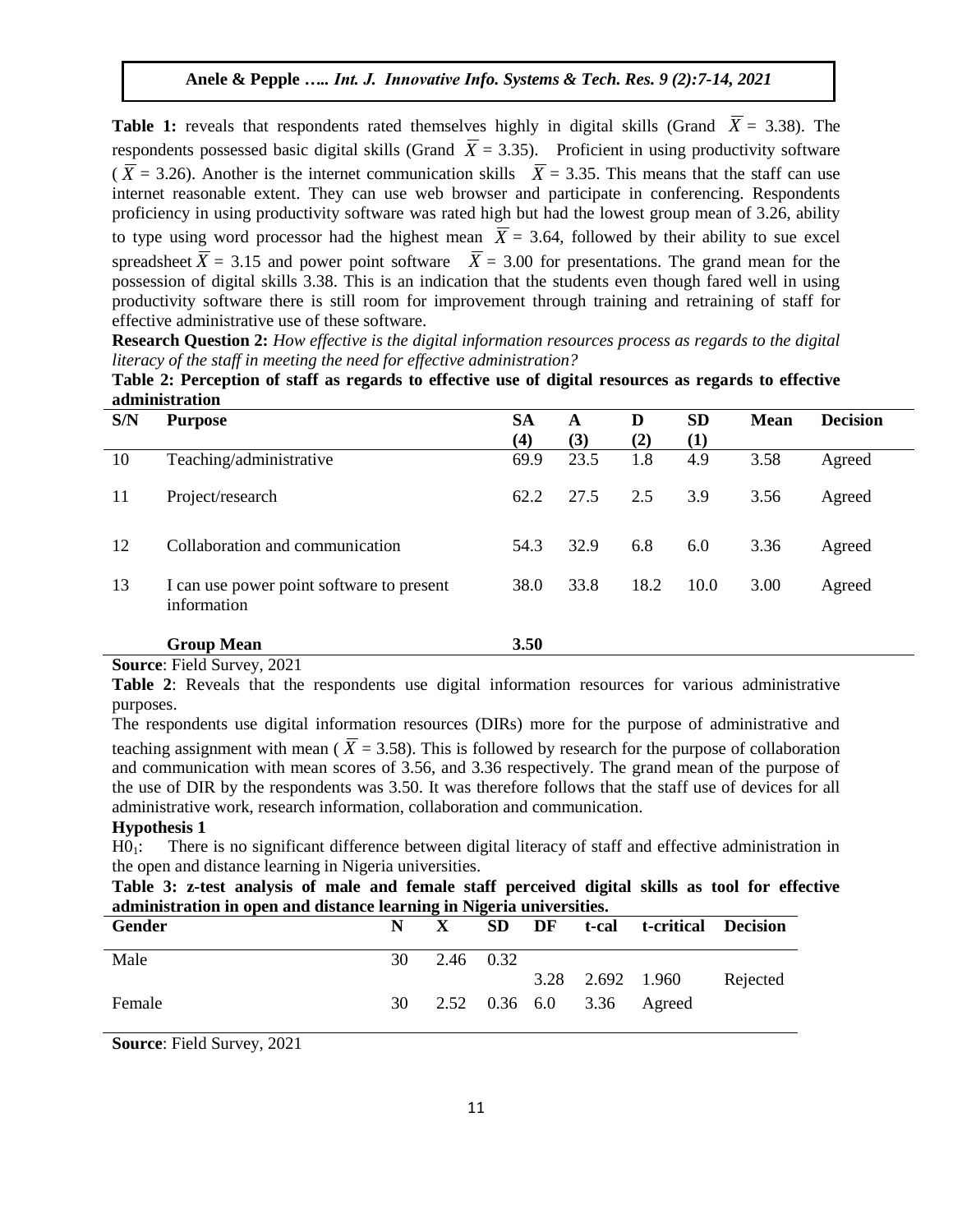From the above, t-calculated, 2.692 is greater than the value of t-table which is 1.960. Therefore, the null hypothesis which states that there is no significant difference between male and female staff perceived effective administration in open and distance learning is rejected.

#### **Hypothesis 2**

H02: There is significant difference between digital information resources and effective administration in the open and distance learning in Nigeria universities.

**Table 4: z-test analysis of female and male staff perceived on digital information resources process and its effectiveness in administration in open and distance learning in Nigeria universities.**

| Gender |    |                |  | $N \overline{X}$ SD DF t-cal t-critical Decision |          |
|--------|----|----------------|--|--------------------------------------------------|----------|
| Male   | 30 | 2.484 0.424    |  | 3.28 2.523 1.960                                 | Rejected |
| Female |    | 30 2.312 0.533 |  |                                                  |          |

#### **Source**: Field Survey, 2021

From the Table 4 above, the value of t-cal., 2.523 is greater than t-table value 1.960. Therefore, the null hypothesis which states that is no significant difference between the male and female staff perceived as regards to digital information resources process and its effectiveness on the administration in open and distance learning.

#### **DISCUSSION OF FINDINGS**

The findings on the digital literacy of staff of open and distance learning revealed that the respondents are highly literate in digital devices they rated themselves high the basic computer skills, digital information resources skills, and internet skills. This finding corroborates those of Omotosho, et al., 2015; Obasuiyi, 2015, Topologlu and Tekkanate, 2014 and Buarki and Iran Murray, 2011) which revealed that staff have the basic computer skills and possess internet searching skills. The finding also agrees with the study by (Liebenberg, Chetty, and Prinsloo, 2012; Ojeniyi and Adetimirin, 2013; Hamutunwa, 2003 and Odede and Odede, 2016) which revealed that majority of the staff are highly skilled in use of digital and its applications. Though this result is somehow high yet there is still need for staff to develop this skill as it is highly needed in administrative presentations. Dutton (1990) cited in Ozoemelem (2009) opined that the skills required to maximize the potential of digital devices are much greater than those required for search printed sources. The implication is that conscious effort should be made by staff of open and distance learning as well as by the universities to ensure the acquisition of required skills for learning in digital environment.

The finding on the purpose of digital information resources by the staff indicates that the respondents use the e-resources for the purpose of carrying out research and assignment, and also for collaboration and communication to a large extent.

The findings also revealed that the use of digital information resource by the staff of NOUN in southsouth Nigeria was accounted for by their digital literacy which has resulted to effective administration.

#### **CONCLUSION**

Digital literacy of staff have indeed become very important to open and distance learning most especially in accessing up-to-date information as the give access to quality information irrespective of place, time and space. However, there cannot be effective use of digital devices or resources without staff possession of digital skills. Consequently, this study has revealed that staff in NOUN South-South Nigeria are highly skilled in digital information resources as a result their digital literacy level has reflected to the effective administration by exhibiting their literate capacity in digital resource. In spite of the great benefits digital information resources hold for the staff and researchers, erratic power supply, poor internet connectivity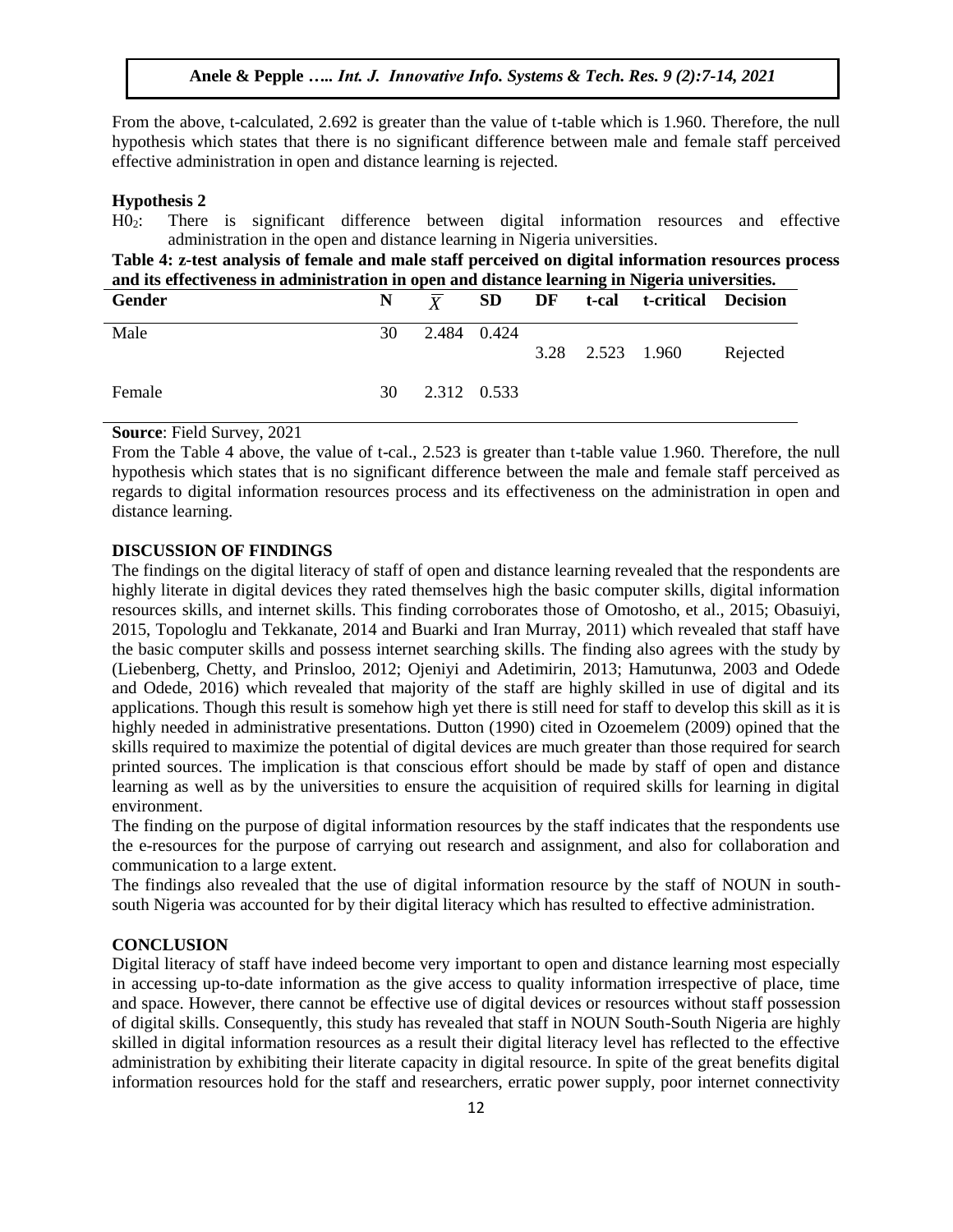and financial constraint are impediments to their effective use for administration purpose in the open and distance learning in Nigeria universities.

#### **RECOMMENDATIONS**

The following recommendations were made in line with the findings of the study:

- 1. The National Open University of Nigeria study centres, should have well equipped information resource centres to benefit the staff and the students for effective administration and learning.
- 2. There should be adequate investment in the digital information facilities such as computers, the internet, virtual/e-library, mobile digital devices to match the trends in the globalization of education.
- 3. The staff of open and distance learning should upgrade their knowledge and skills in digital and should make effective use of information resources available.
- 4. The federal government of Nigeria should formulate policy that will facilitate the adoption and effective use of digital information resources by staff in the higher education of learning.

#### **REFERENCES**

- ALA (American Library Association), Digital Literacy Taskforce, (2011). Office of informationtechnology: Retrieved from <http://connect.ala.ng/files/94226/what%20digital%20%282%29.pdf
- Ajayi, S. (2014). The Influence of Electronic Resources use on Students Reading Culture in Nigeria Universities a Case Study of Adeleke University, Ede, Osun State. *Library Philosophy and Practice* (e-journal). Retrived from <http://un/jib.unl.edu/Lpp/>
- Buarki, H. & Iran, M. (2011). LIS Students ICT Skills in Kuwait: Perspectives of Employers. Teaching Staff and students. US-China Education Review B1, 89-97.
- Hamutumwa, M. *et al,* (2013). Electronic Resources use by Distance Learners at University of Namibia. Ph.D. Thesis University of Kwazulu-Natal, Pietermaritzburg
- Jones-Kavalier, B, & Flannigan, S. L. (2008). *Connecting the Digital Literacy of the 21st Century*, Teacher Librarian, 35(3), 13-16.
- Liebenberg, H. *et al,* (2012). Student Access to and Skills in using Technology in an Open and Distance Learning Context International Review and Research in Open and Distance Learning. 13(4): 250- 268.
- Mudasiru, O. Y. (2006). "Problems and Prospects of open and distance education in Nigeria. Turkish on line *Journal of Distance Education*. vol.7(1).
- Obasuyi, I. O. (2015). Information and Communication Technology Literacy Skills and Class Instruction: A Comprehensive Perception Survey of University of Benin First Year Students. *Nordic Journal of Information Literacy in Higher Education*, 7(1), 63-79.
- Ojeniyi, A. & Adetimirin, A. (2013). Gender Influence on ICT use by Undergraduates in two University Libraries in Nigeria. *Computer Communication and Collaboration,* 62-71.
- Omotosho, *et al* (2015). ICT adoption and use among students of a Nigerian University for distance learning. *Library Philosophy and Practice* (e-journal), Paper 1246.
- Oyedapo, R. O. & Ojo, R. A. (2013). A Survey of the use of Electronic Resources in Hezekiah Oluwasanmi Library, Obafemi Awolowo University, Ile-Ife, Nigeria*. Library Philosophy and Practice* (e-journal), Paper 884.
- Oyovwe-Tinuoye, G. & Adogbeji, B. O. (2013). Information and Communication Technology as an enhancing tool in Quality Education for Transformation of Individual and the Nation. *International Journal of Academic Research in Business and Social Science,* 3(4), 12-32.
- Ozoemelem, O. A. (2009). Use of Electronic Resources by Postgraduate Students of the Department of Library and Information Science of Delta State University, Abraka, Nigeria. *Philosophy and Practice* (e-journal) paper 301.